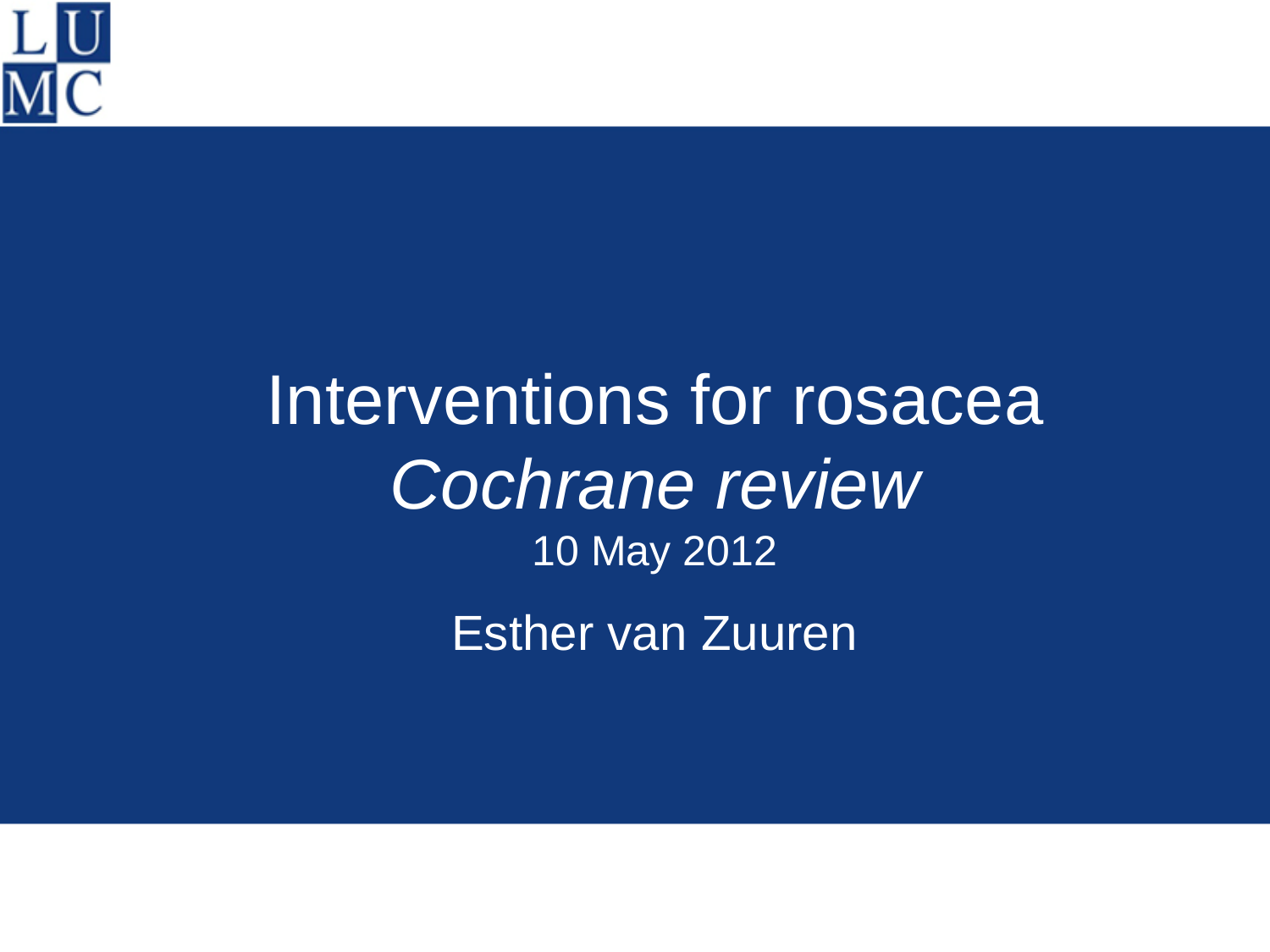

- Chronic skin condition in mainly fair-skinned people
- Starts 2nd-3rd decade in life
- 4 subtypes
	- Subtype 1: erythematotelangiectatic rosacea
	- Subtype 2: papulopustular rosacea
	- Subtype 3: phymatous rosacea
	- Subtype 4: ocular rosacea
	- 1 variant: granulomatous rosacea
- Pathogenesis?: multiple hypotheses
- Therapies?: numerous options….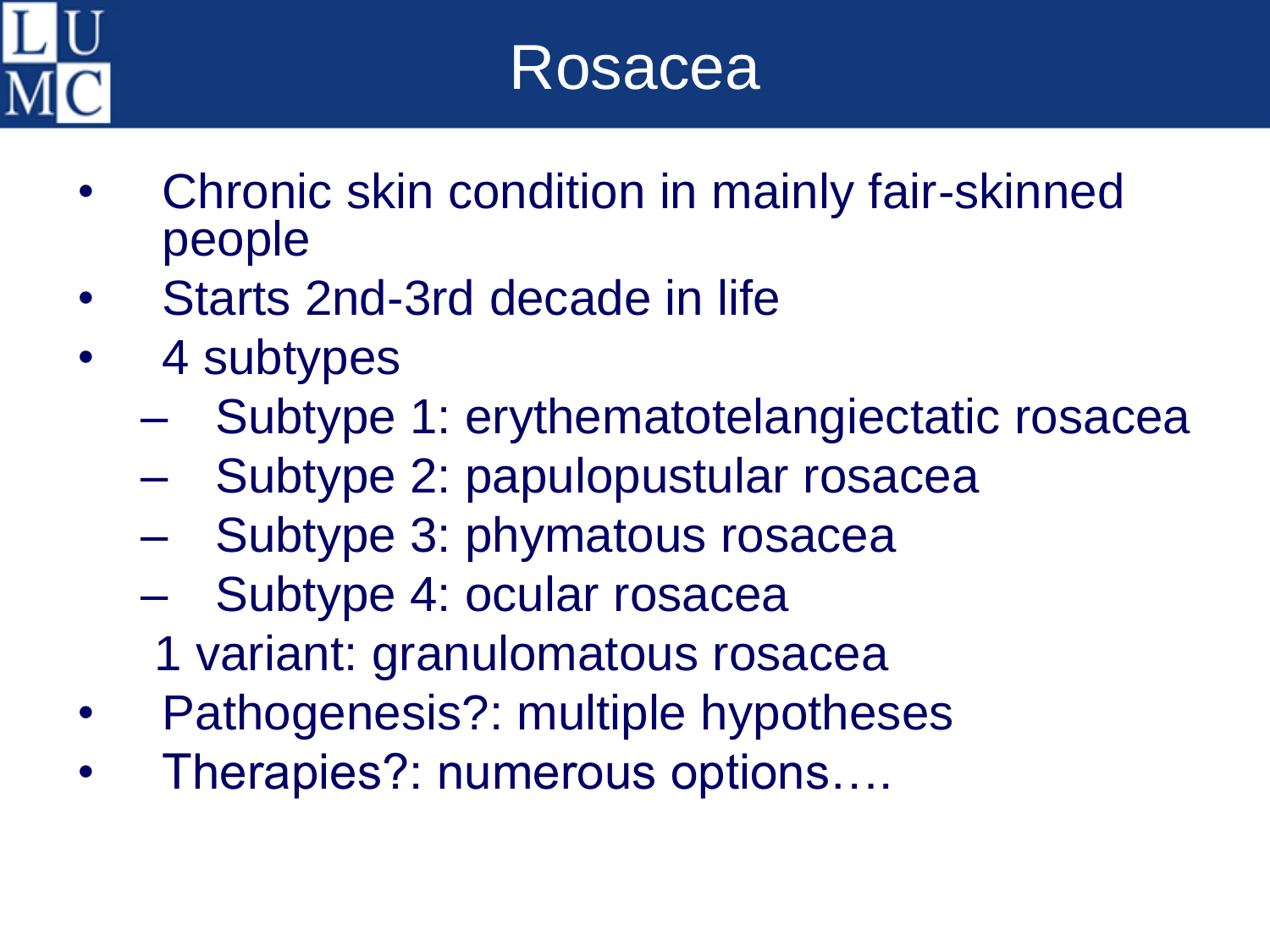

**Subtypes** 





### Subtype 1 Subtype 2 Subtype 3



#### Subtype 4

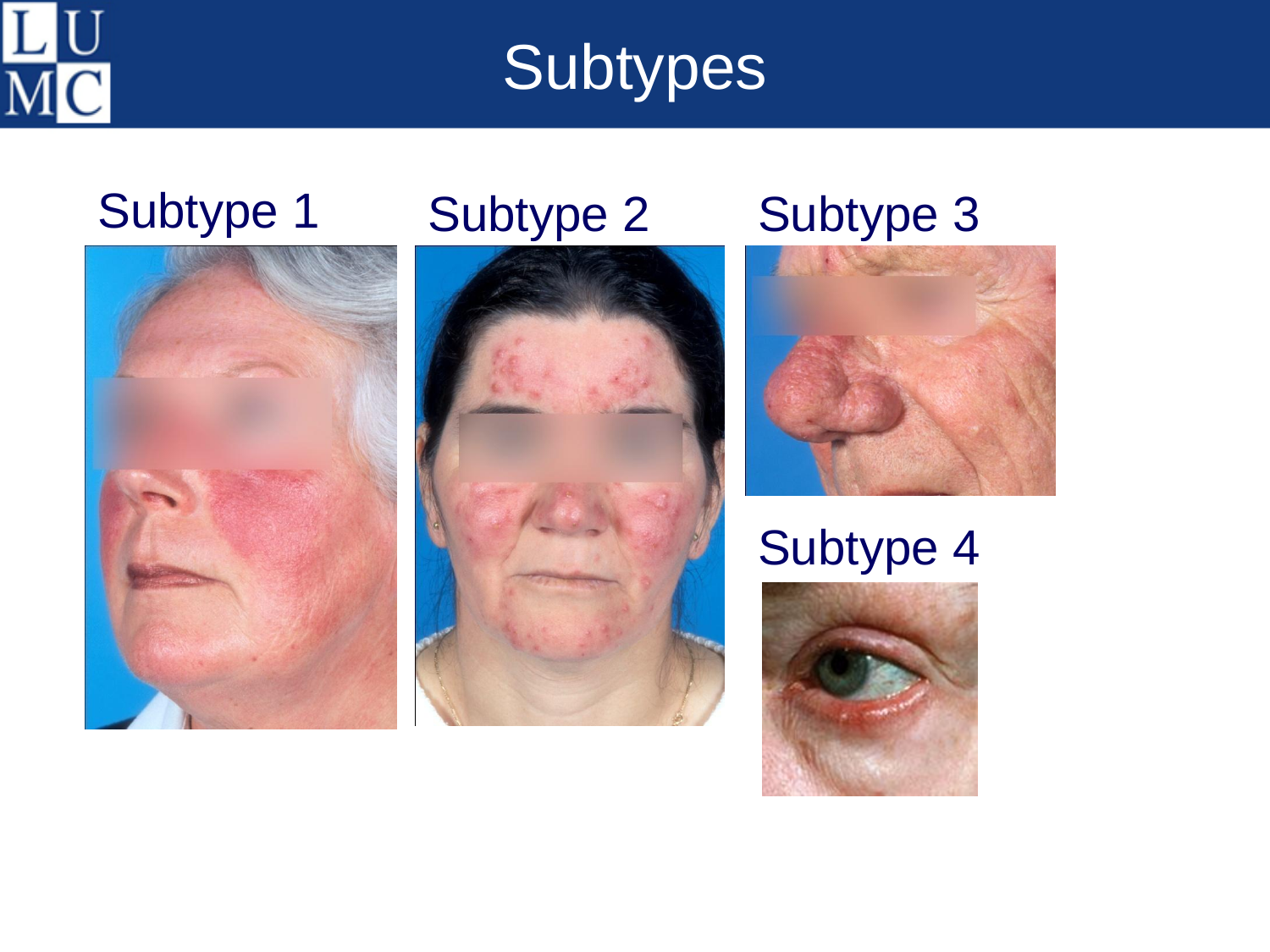

- Course Evidence Based Medicine in Amsterdam
- Contact Skin Group van Cochrane Collaboration
- Title registration
- Finding coauthors
- Writing protocol
- Conducting the review
- First review published in 2004
- First update 2005
- Second update 2011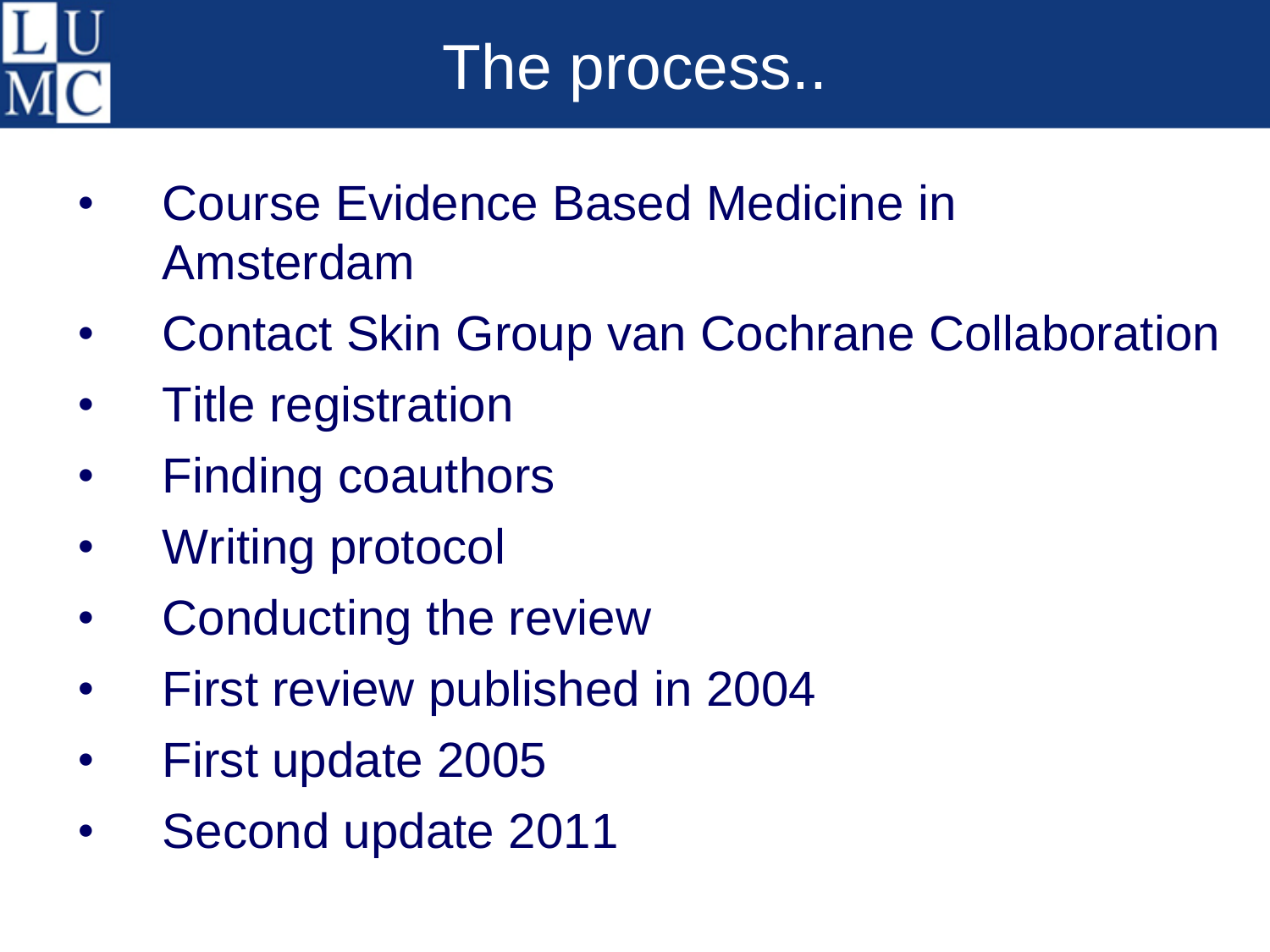

## **Methods**

- RCTs
- Adults with rosacea
- Any type of intervention, either alone or in combination, versus placebo or active treatment
- Primary outcomes: QoL and participantassessed changes in rosacea severity
- Secondary outcomes: Physician-assessed changes in rosacea severity (e.g. global evaluation, lesion count), drop-out rates and adverse events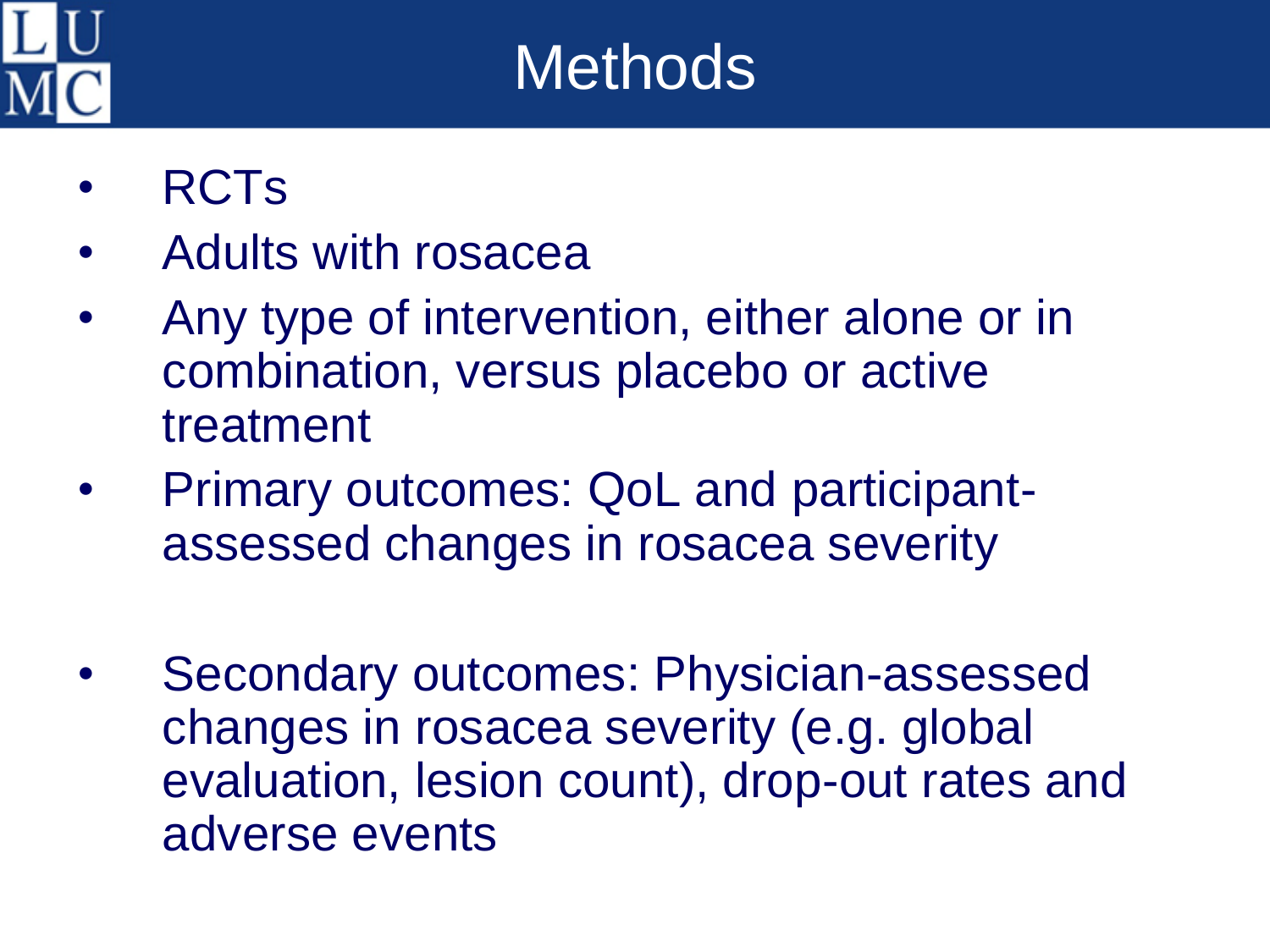

## Searches

2 authors independently, no language restrictions!

- **MEDLINE**
- **EMBASE**
- BIOSIS
- **Science Citation Index**
- Cochrane Skin Group Specialised Register
- Cochrane Central Register of Controlled Trials
- Ongoing trials
- Checking references of found studies
- Contact authors and pharmaceutical companies for unpublished studies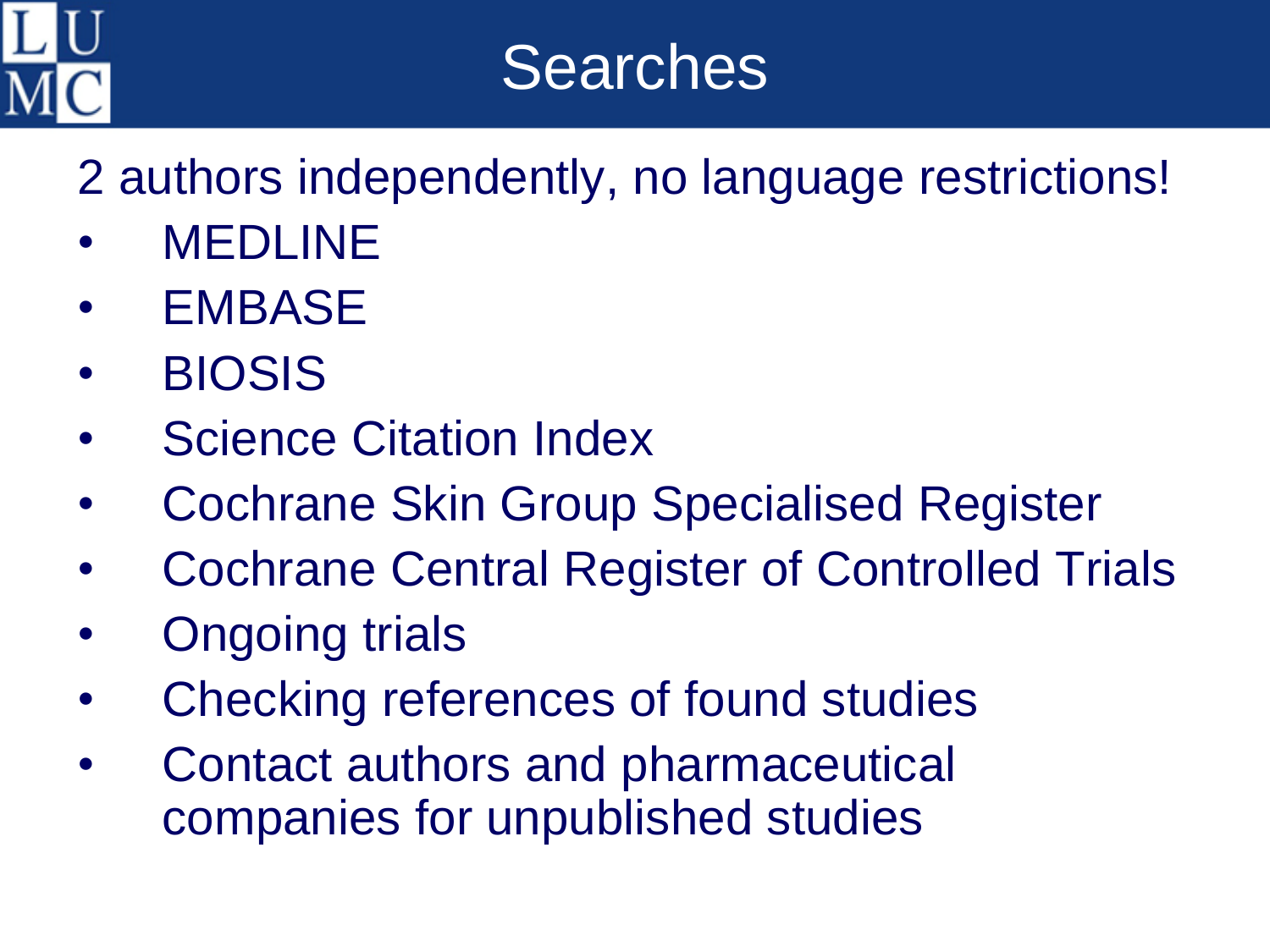# Selection of studies en data extraction

### 2 authors independently

- Checked all references for eligibility
- Risk of bias assessment
- Data extraction
- Data analyses
- **Conclusions**
- After peer reviewing etc, publication in Cochrane Library
- Keeping it up-to-date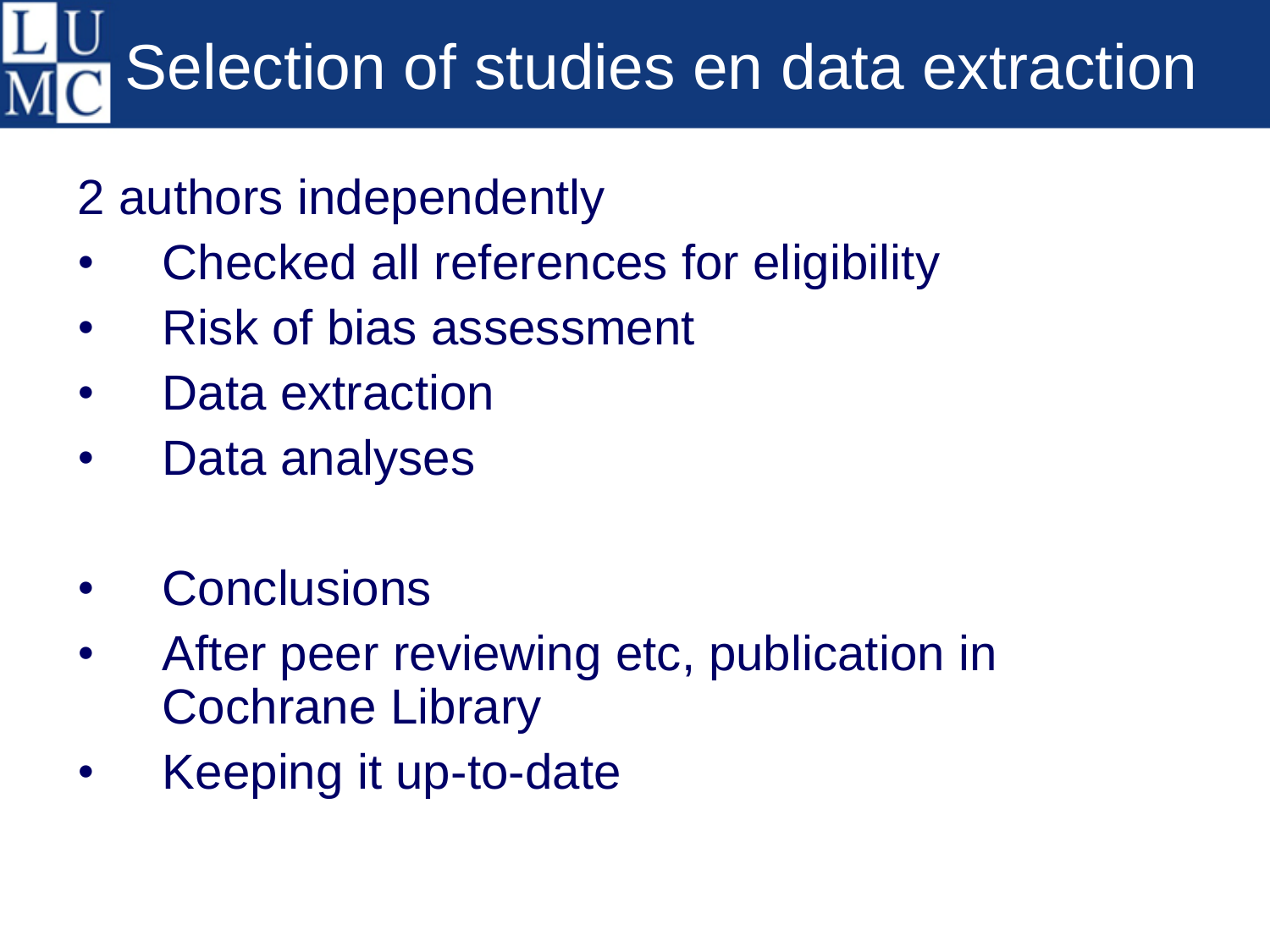

Number of identified records

- 2441 records identified for first review (2004)
- 640 additional records for first update (2005)
- 2198 additional records for last update (2011)

Total number of included studies : 58

Most studies were conducted in participants with papulopustular rosacea with a study duration of 2-3 months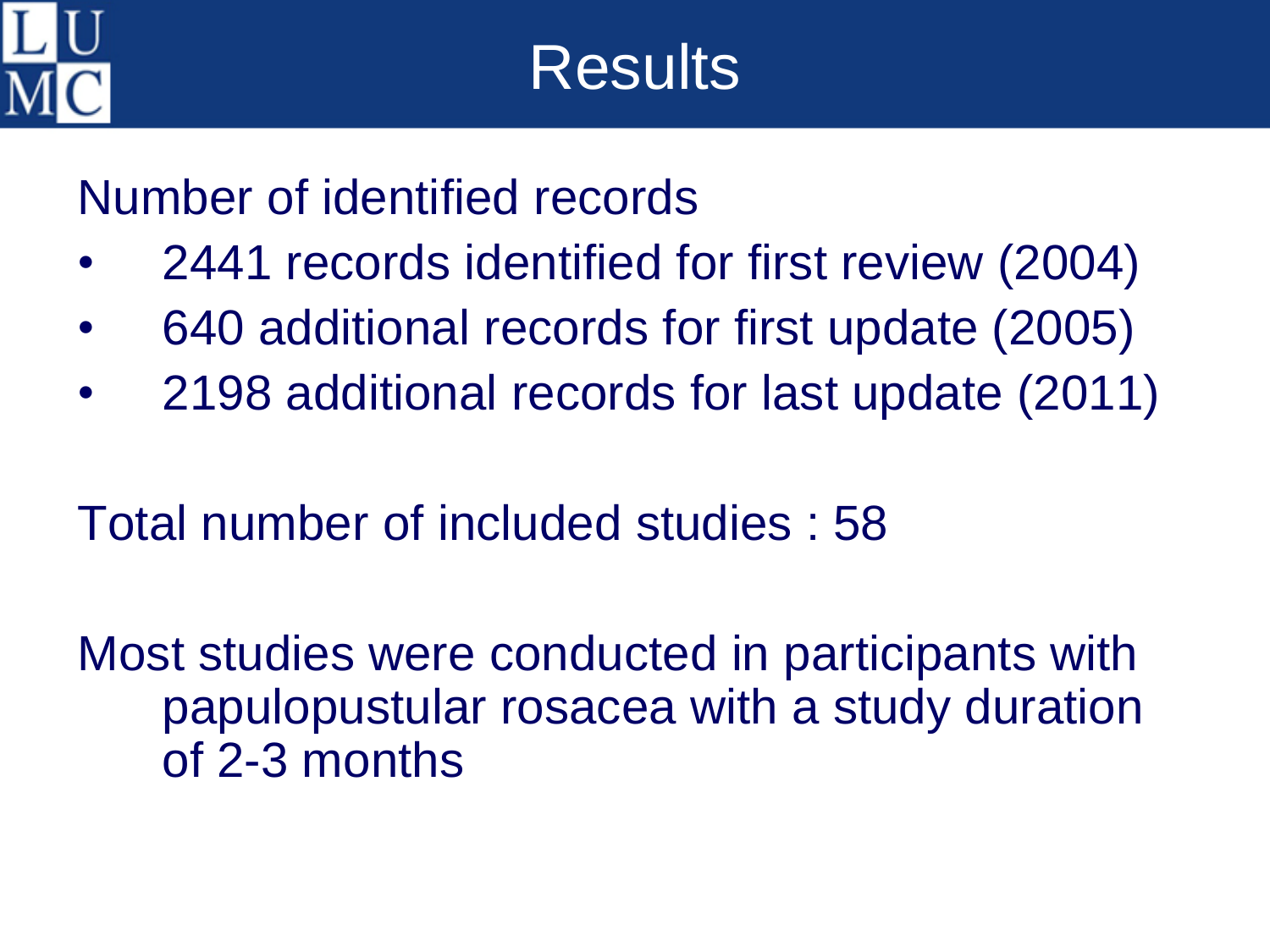

Several studies showed effect on erythema of:

- Topical metronidazole, azelaic acid and sulphacetamide/sulphur, however, limited data
- Doxycycline 40 and 100 mg, and zinc sulphate, however, more research is required

We could only include 2 RCTs with laser and/or light based therapies, those might be effective, but limited data were provided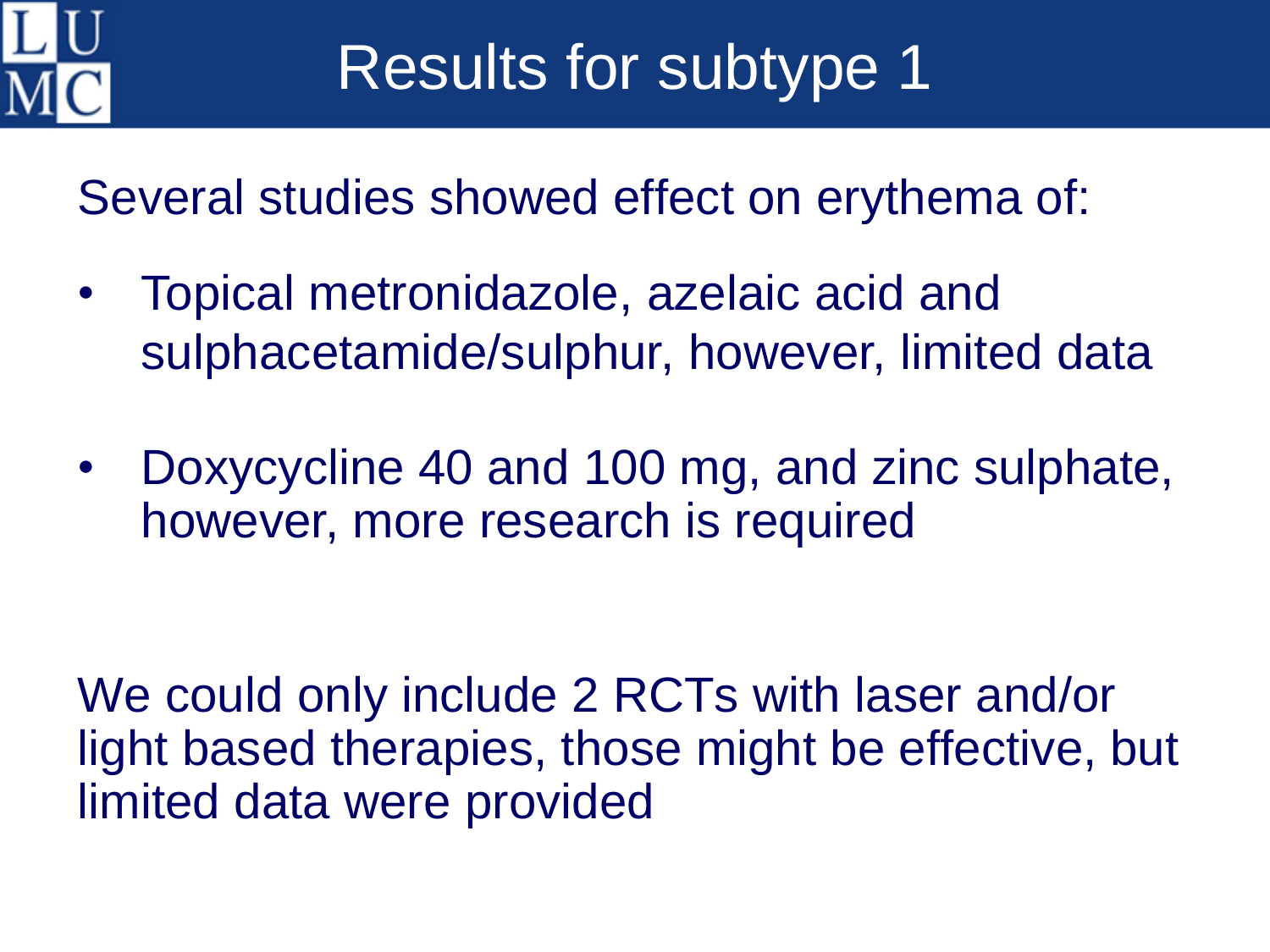

## PDL laser

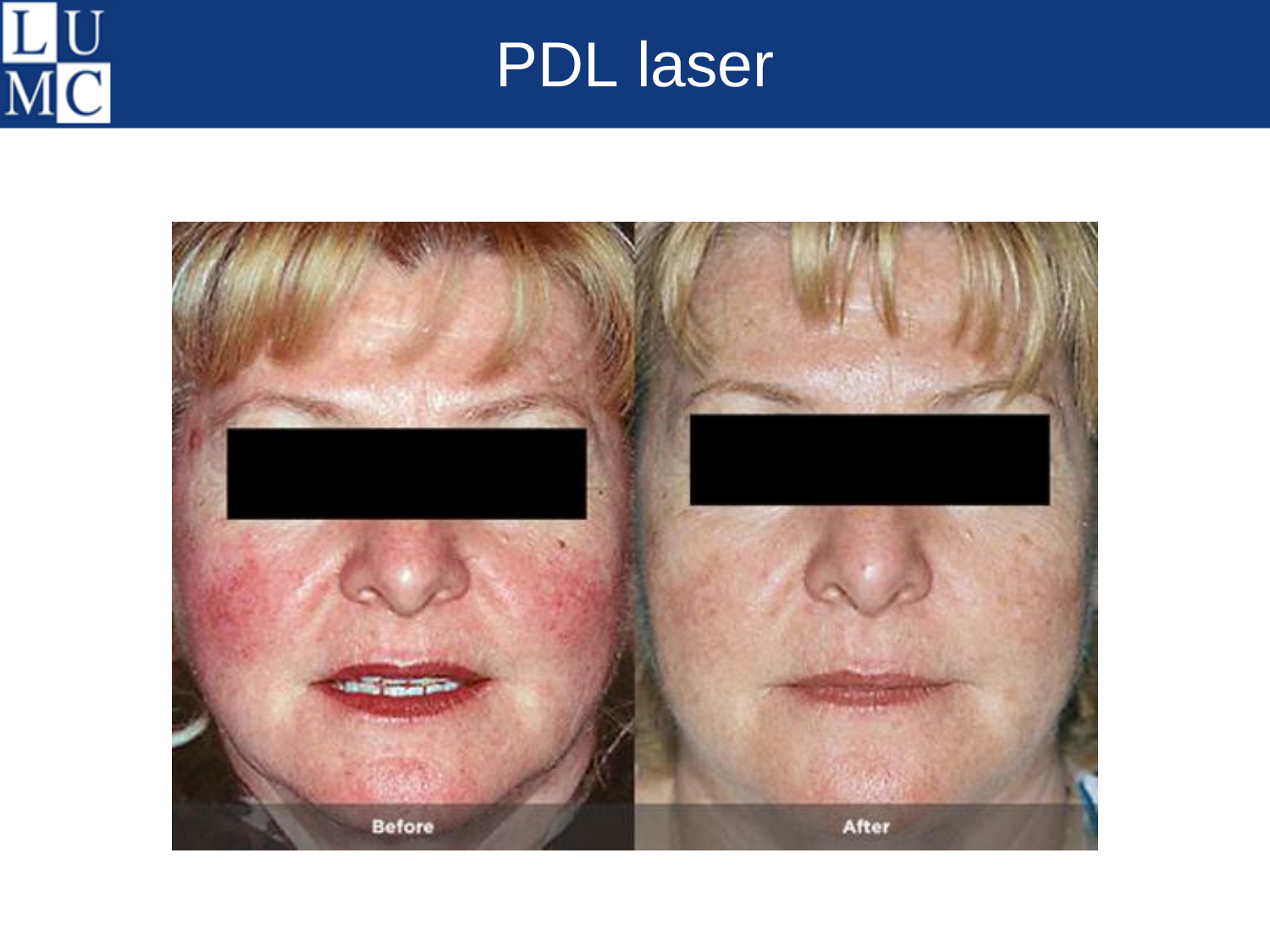

## Intense pulsed light





### Before 6 months after last treatment (4 cycles)

Papageorgiou Br J Derm 2008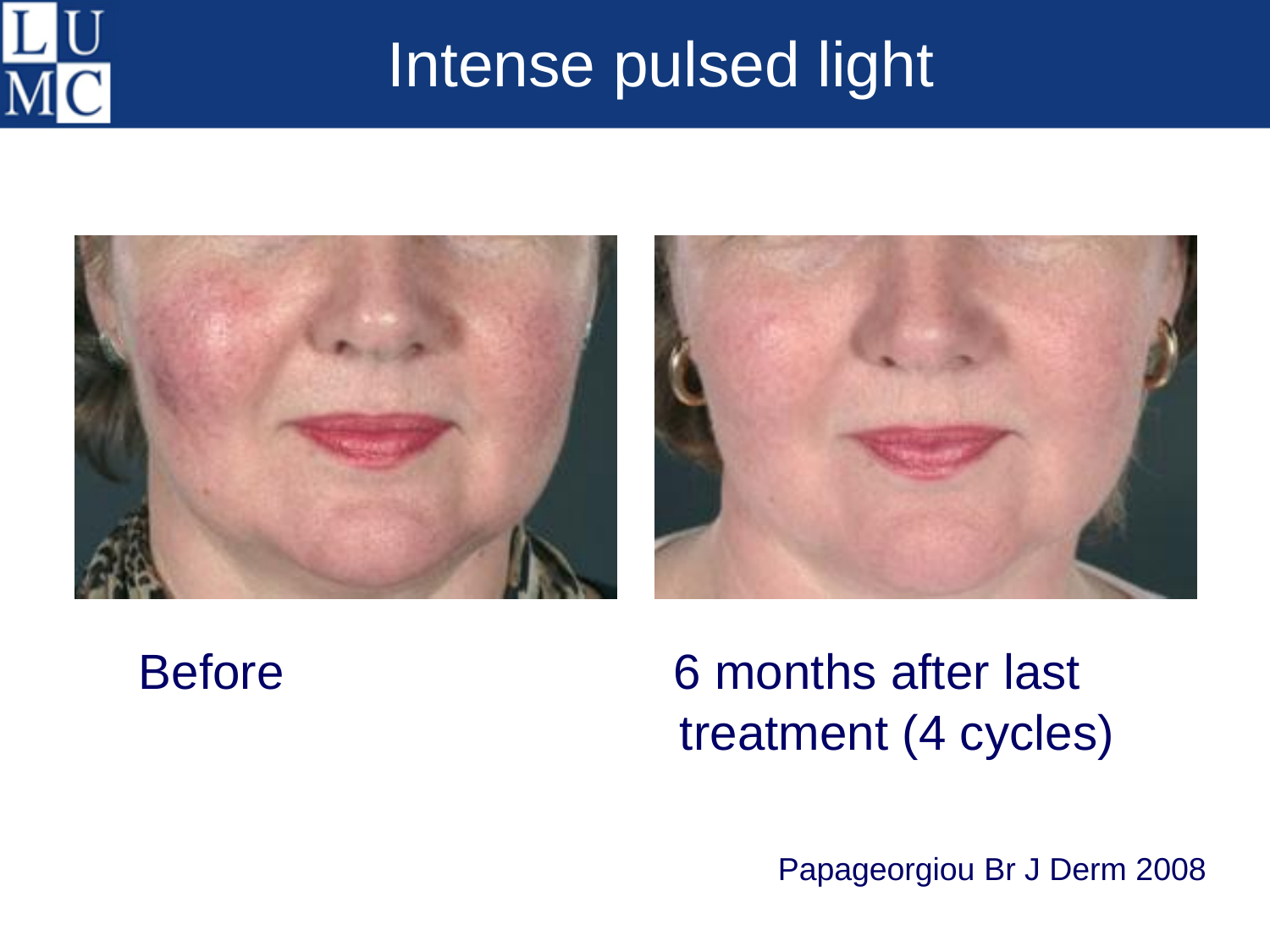

## Results for subtype 2

#### 10 studies metronidazole vs placebo. Pooling was only possible for a few of those

### Physician's global evaluation of improvement

|                                                                                      | Topical metronidazole |     | <b>Placebo</b> |     | <b>Risk Ratio</b>         |                     | <b>Risk Ratio</b>                            |
|--------------------------------------------------------------------------------------|-----------------------|-----|----------------|-----|---------------------------|---------------------|----------------------------------------------|
| <b>Study or Subgroup</b>                                                             | Events                |     |                |     | Total Events Total Weight | M-H, Fixed, 95% Cl  | <b>M-H, Fixed, 95% CI</b>                    |
| Bjerke 1989b                                                                         | 44                    | 50  | 26             | 47  | 62.5%                     | 1.59 [1.21, 2.10]   |                                              |
| Breneman 1998                                                                        | 26                    | 104 | 6.             | 52  | 18.6%                     | 2.17 [0.95, 4.93]   |                                              |
| Nielsen 1983a                                                                        | 24                    | 41  | 8              | 40  | 18.9%                     | 2.93 [1.50, 5.73]   | —                                            |
| Total (95% CI)                                                                       |                       | 195 |                | 139 | 100.0%                    | $1.95$ [1.48, 2.56] |                                              |
| Total events                                                                         | 94                    |     | 40             |     |                           |                     |                                              |
| Heterogeneity: Chi <sup>2</sup> = 3.55, df = 2 (P = 0.17); $P = 44\%$<br>0.002<br>10 |                       |     |                |     |                           |                     |                                              |
| Test for overall effect: $Z = 4.79$ (P < 0.00001)                                    |                       |     |                |     |                           |                     | 500<br>Favours placebo Favours metronidazole |

#### Metronidazole is effective for treatment of papulopustular rosacea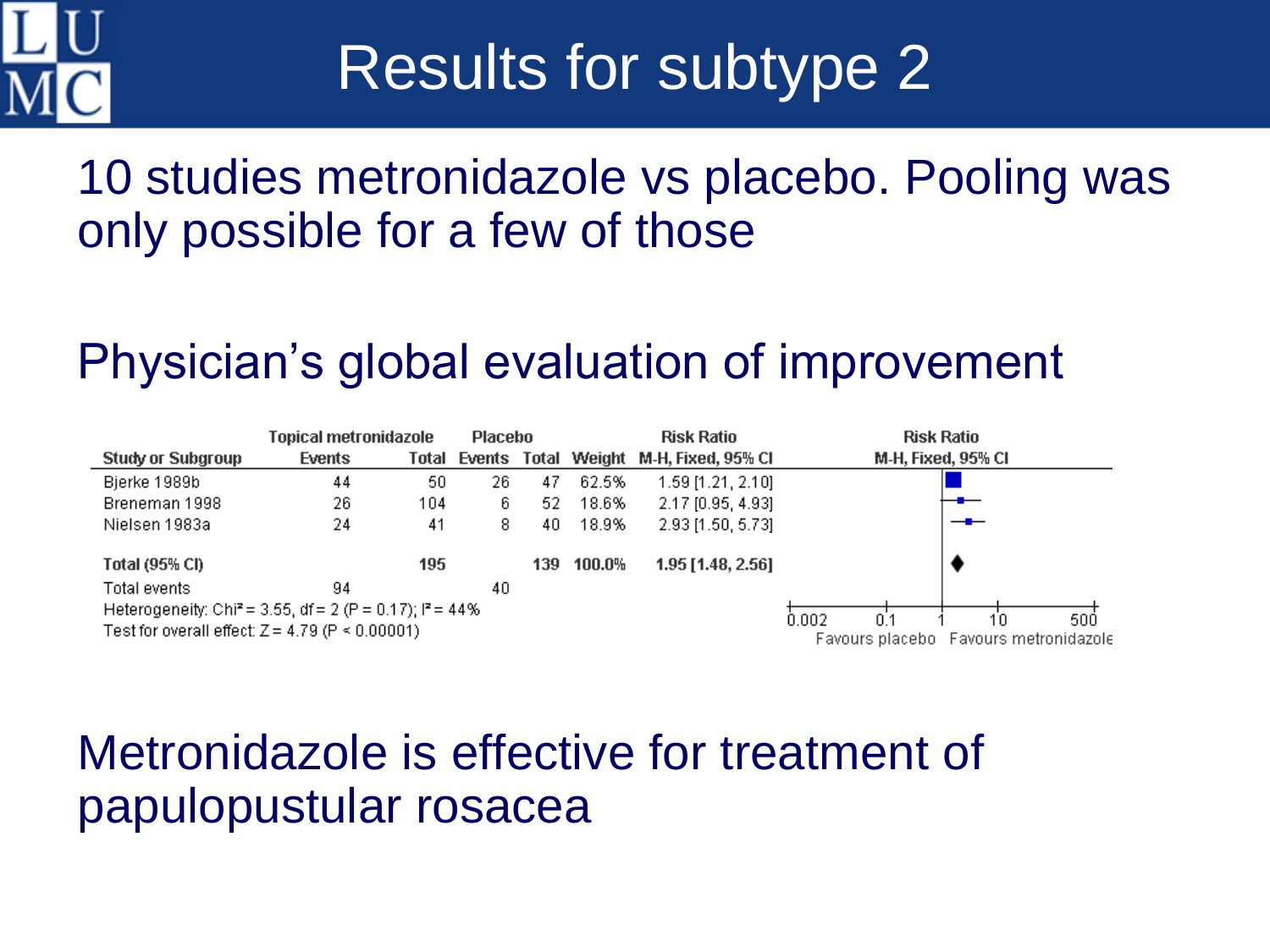## Results for subtype 2 (II)

#### 4 studies with azelaic acid, 3 could be pooled





### Azelaic acid is effective for treatment of papulopustular rosacea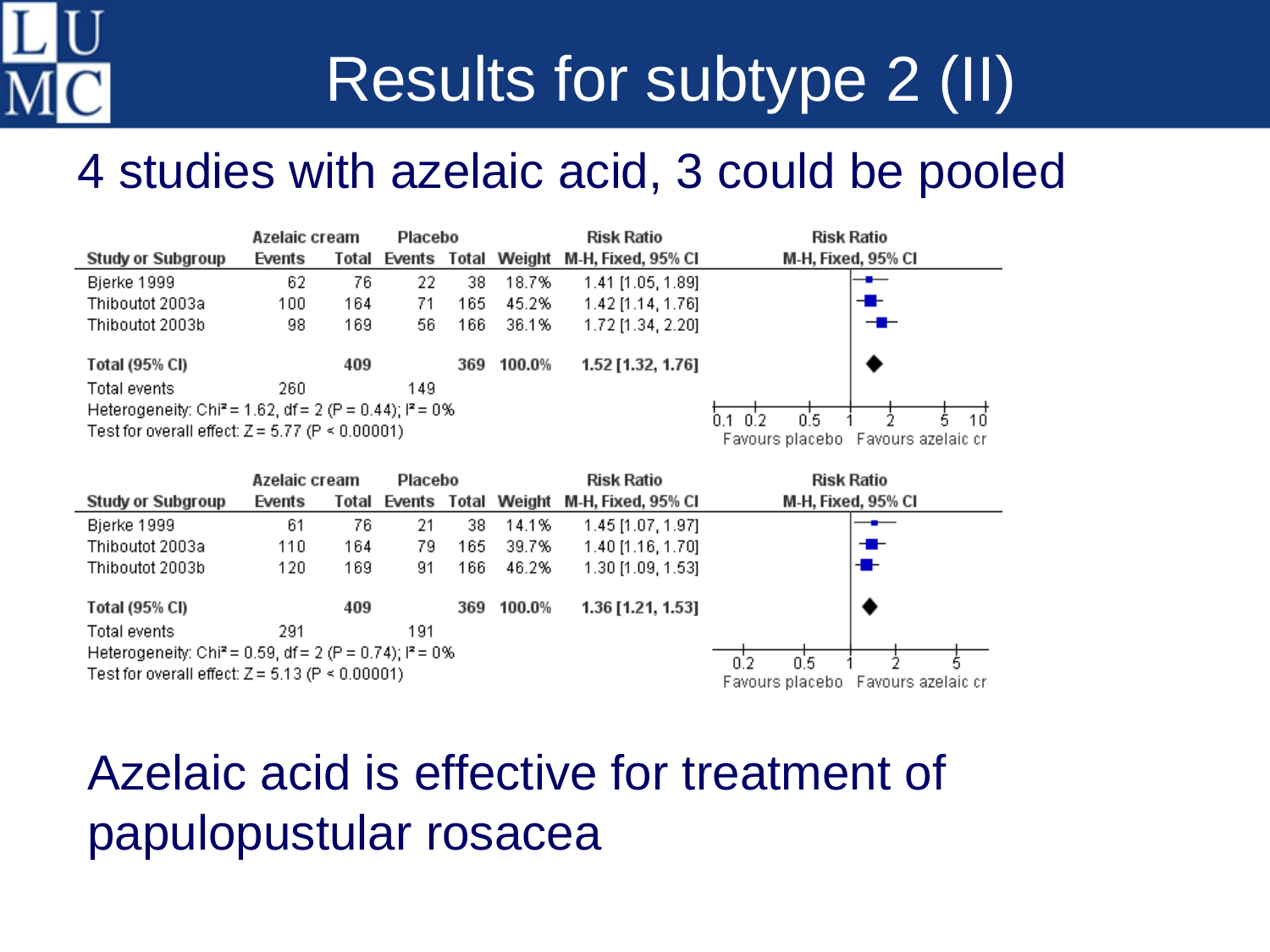## Results for subtype 2 (III)

#### Adverse events metronidazole vs placebo

|                                                                      | Topical metronidazole |       | <b>Placebo</b> |     | <b>Risk Ratio</b> |                                        | <b>Risk Ratio</b>                     |
|----------------------------------------------------------------------|-----------------------|-------|----------------|-----|-------------------|----------------------------------------|---------------------------------------|
| <b>Study or Subgroup</b>                                             | Events                | Total |                |     |                   | Events Total Weight M-H, Fixed, 95% CI | <b>M-H, Fixed, 95% CI</b>             |
| Bitar 1990                                                           | 10                    | 50    | 6.             | 50  | 37.3%             | 1.67 [0.66, 4.24]                      |                                       |
| Bjerke 1989b                                                         |                       | 50    |                | 47  | 6.4%              | $0.94$ [0.06, 14.60]                   |                                       |
| Breneman 1998                                                        | 4                     | 104   | з.             | 52  | 24.9%             | $0.67$ [0.15, 2.87]                    |                                       |
| Koçak 2002                                                           | 0                     | 20    | 0.             | 20  |                   | Not estimable                          |                                       |
| Nielsen 1983a                                                        | 4                     | 41    | 5.             | 40  | 31.5%             | $0.78$ [0.23, 2.70]                    |                                       |
| Total (95% CI)                                                       |                       | 265   |                | 209 | 100.0%            | $1.09$ [0.58, 2.06]                    |                                       |
| Total events                                                         | 19                    |       | 15             |     |                   |                                        |                                       |
| Heterogeneity: Chi <sup>2</sup> = 1.52, df = 3 (P = 0.68); $P = 0\%$ |                       |       |                |     |                   |                                        | 20<br>0.05<br>በ 2                     |
| Test for overall effect: $Z = 0.28$ (P = 0.78)                       |                       |       |                |     |                   |                                        | Favours metronidazole Favours placebo |

#### Adverse events azelaic acid vs placebo

|                                                                        | Azelaic cream |                  | <b>Placebo</b> |     |        | <b>Risk Ratio</b>                      | <b>Risk Ratio</b>                  |
|------------------------------------------------------------------------|---------------|------------------|----------------|-----|--------|----------------------------------------|------------------------------------|
| <b>Study or Subgroup</b>                                               | Events        | Total            |                |     |        | Events Total Weight M-H, Fixed, 95% CI | <b>M-H, Fixed, 95% CI</b>          |
| Bjerke 1999                                                            | 30            | 76               | 15             | 38  | 76.8%  | 1.00 [0.62, 1.62]                      |                                    |
| Thiboutot 2003a                                                        | 9             | 164              | 2.             | 165 | 7.7%   | 4.53 [0.99, 20.64]                     |                                    |
| Thiboutot 2003b                                                        | 8             | 169              | 4.             | 166 | 15.5%  | $1.96$ [0.60, 6.40]                    |                                    |
| Total (95% CI)                                                         |               | 409              |                | 369 | 100.0% | 1.42 [0.92, 2.19]                      |                                    |
| Total events                                                           | 47            |                  | 21             |     |        |                                        |                                    |
| Heterogeneity: Chi <sup>2</sup> = 4.57, df = 2 (P = 0.10); $I^2$ = 56% |               | 20<br>nэ<br>0.05 |                |     |        |                                        |                                    |
| Test for overall effect: $Z = 1.59$ (P = 0.11)                         |               |                  |                |     |        |                                        | Favours azelaic cr Favours placebo |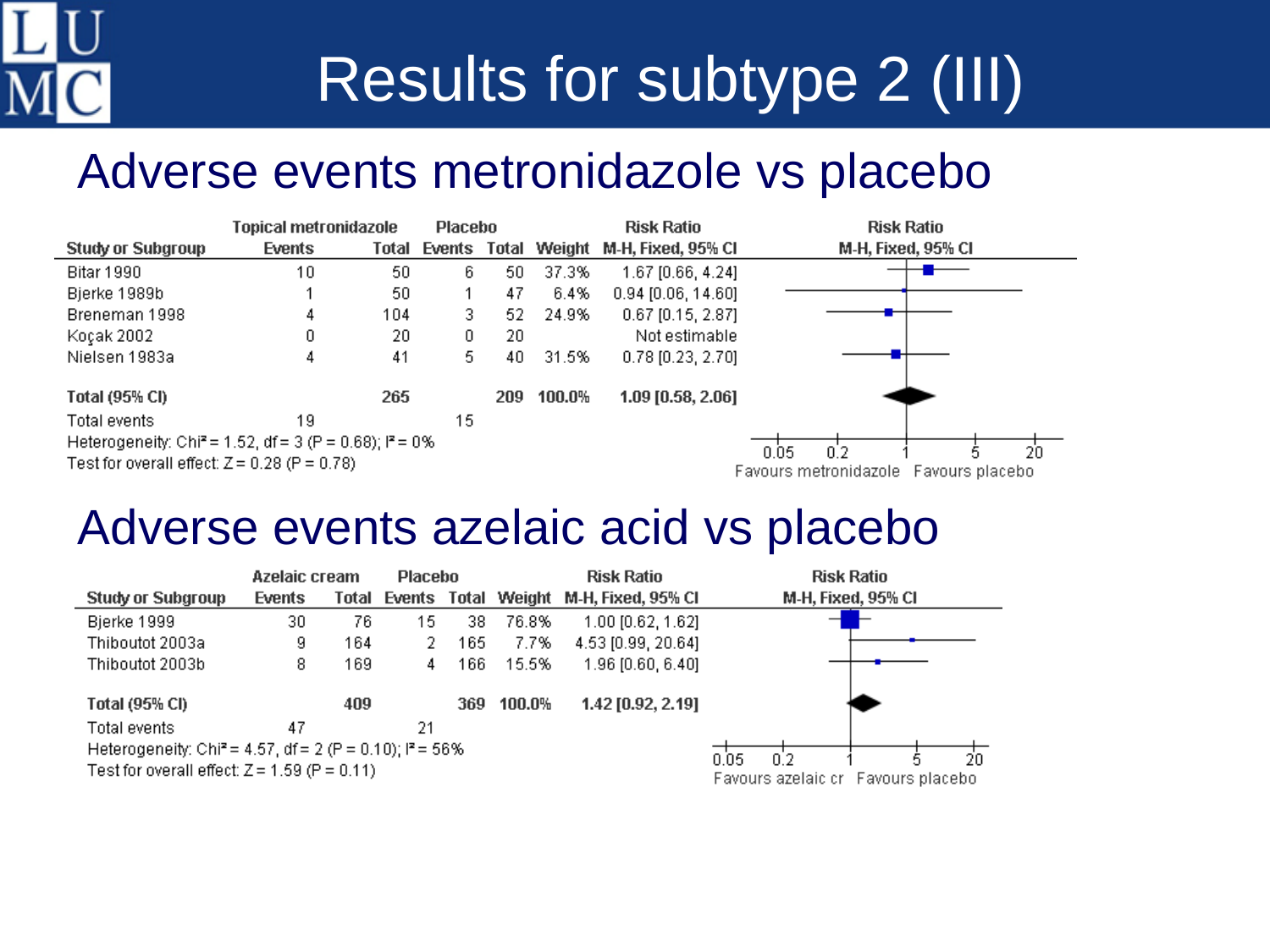

## Results for subtype 2 (IV)

3 studies topical metronidazole versus azelaic acid

Rosacea improvement patient-assessed:

- in *Elewski 2003* and *Wolf 2006*: no statistical significant difference
- in *Maddin 1999* azelaic acid was more effective

Rosacea improvement physicians-assessed:

- in *Elewski* and *Maddin* azelaic acid more effective (in *Wolf* : no statistical difference)

More adverse events with azelaic acid in *Elewski*, but not in *Wolf* and *Maddin*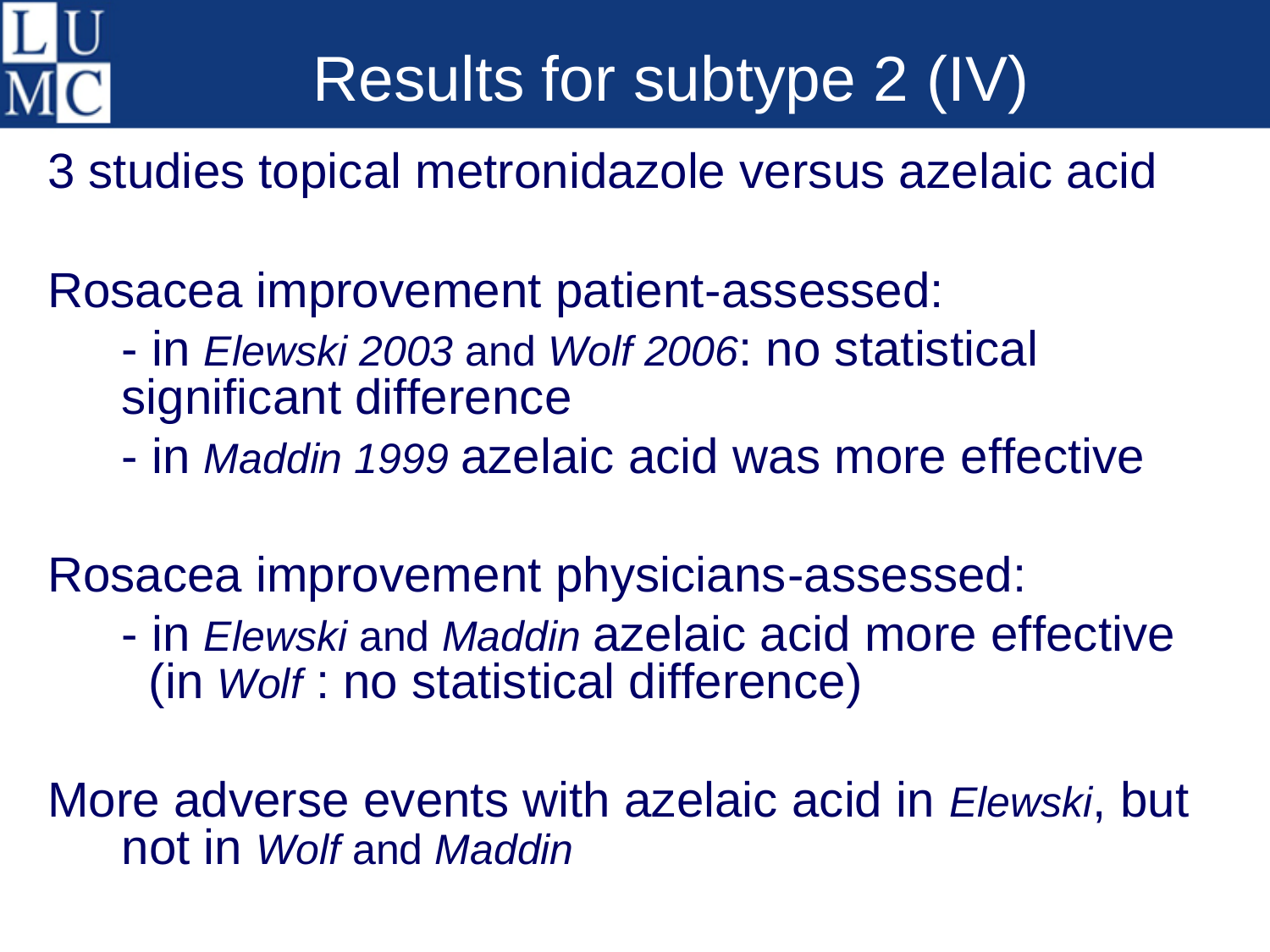## Results and conclusions topicals

- Topical metronidazole and azelaic acid are both effective and safe
- Azelaic acid might be more effective than metronidazole but more research is needed

Data not presented today, but

- Topical metronidazole has shown to be effective in maintaining remission
- Azelaic acid once a day is as effective as twice a day (one study)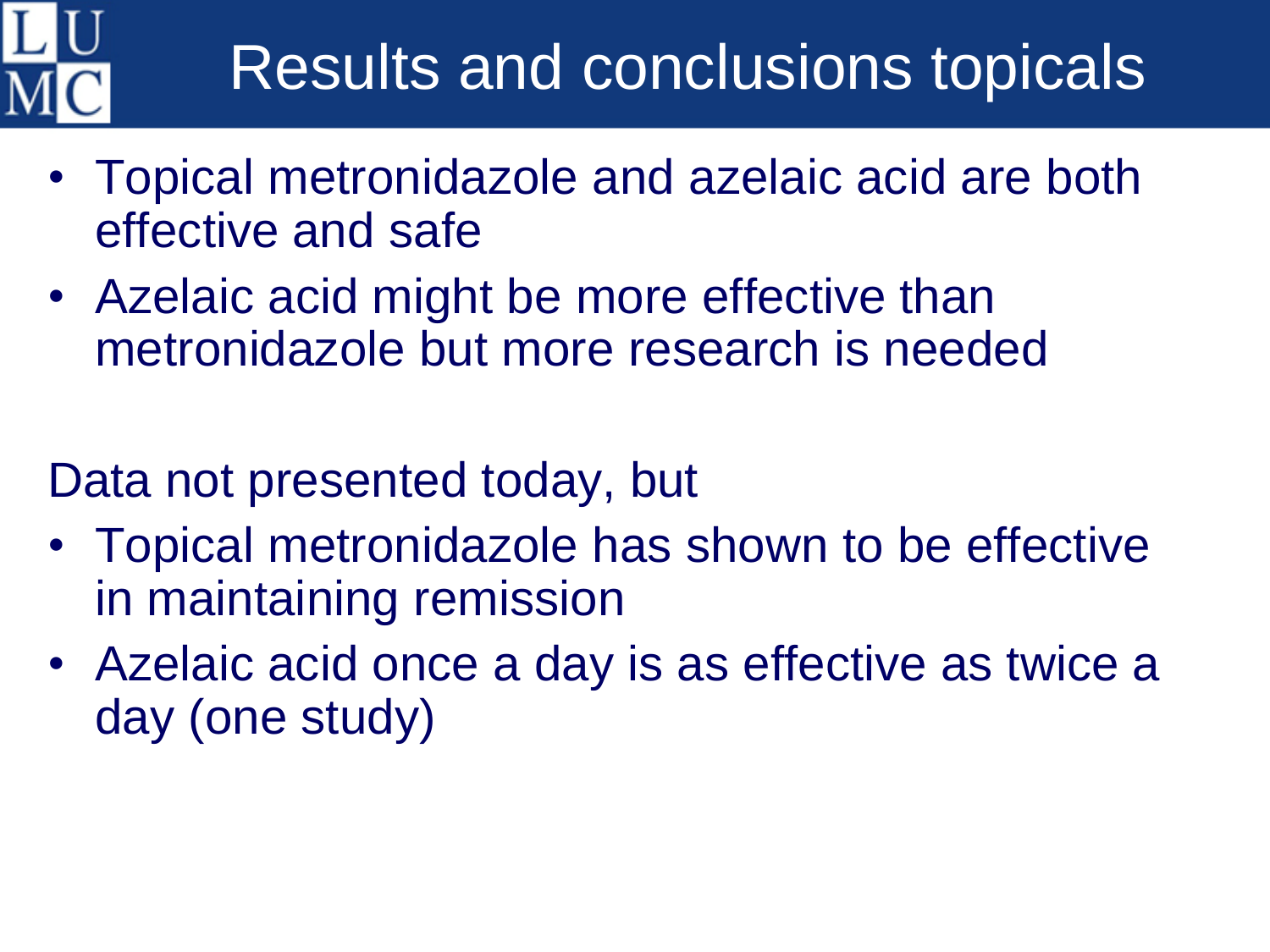# Results and conclusions topicals (II)

No evidence that these treatments are effective:

- Benzoylperoxide (or combined with clindamycin)
- Sulphacetamide 10% + sulphur 5%
- **Permethrin**
- **Pimecrolimus**
- 4-ethoxybenzaldehyde (flavonoid cream)

No studies could be included regarding topical retinoids or special cosmetics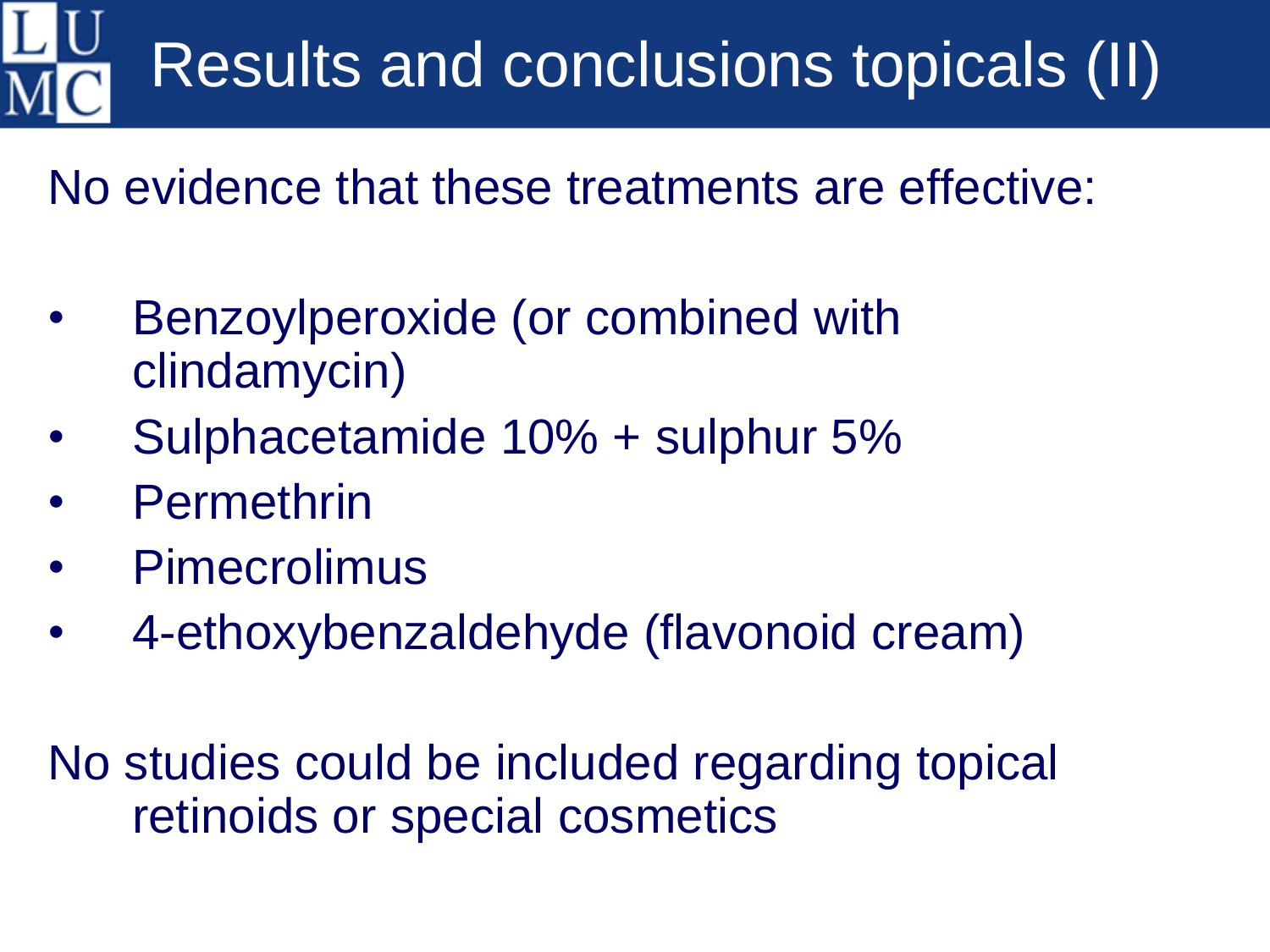# Results of oral treatments for subtype 2

- 2 studies with tetracyclines: old (1966, 1971), short (4-6 weeks) and of poor quality. Clinicians have no doubt about effectiveness, but evidence is lacking
- Physician-assessed: tetracycline was more effective than placebo
- Patient-assessed (1 study): no difference between the groups

Studies of *del Rosso 2007, Fowler 2007, Sanchez 2005*) showed effectiveness of doxycycline 40 mg over placebo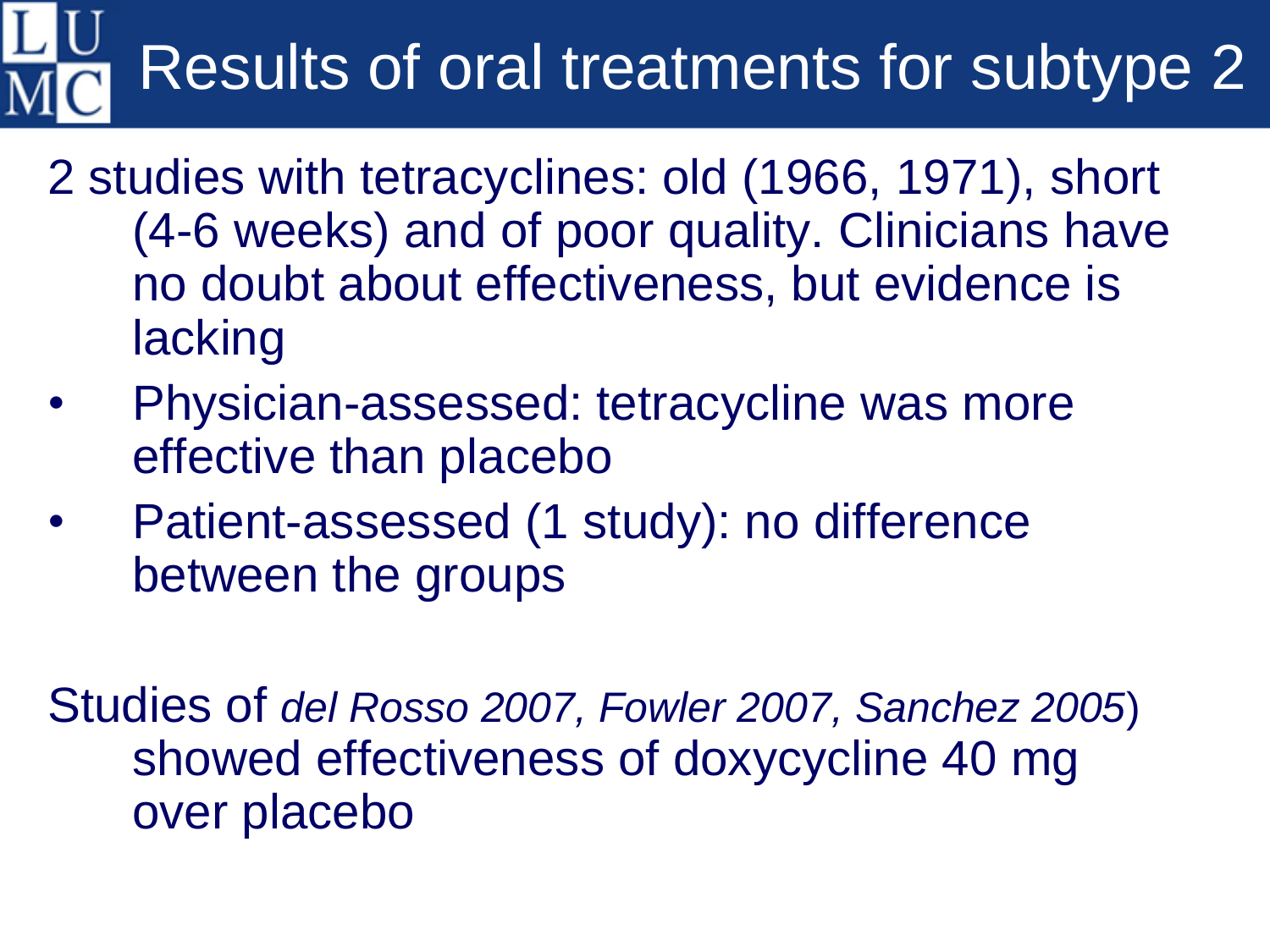# Results of oral treatments for subtype 2

No statistical significant difference in number of adverse events between both groups

There is evidence that 40 mg is at least as effective as 100 mg but with less adverse effects (*Del Rosso 2008*)

No studies could be included with azithromycin, minocycline or isotretinoin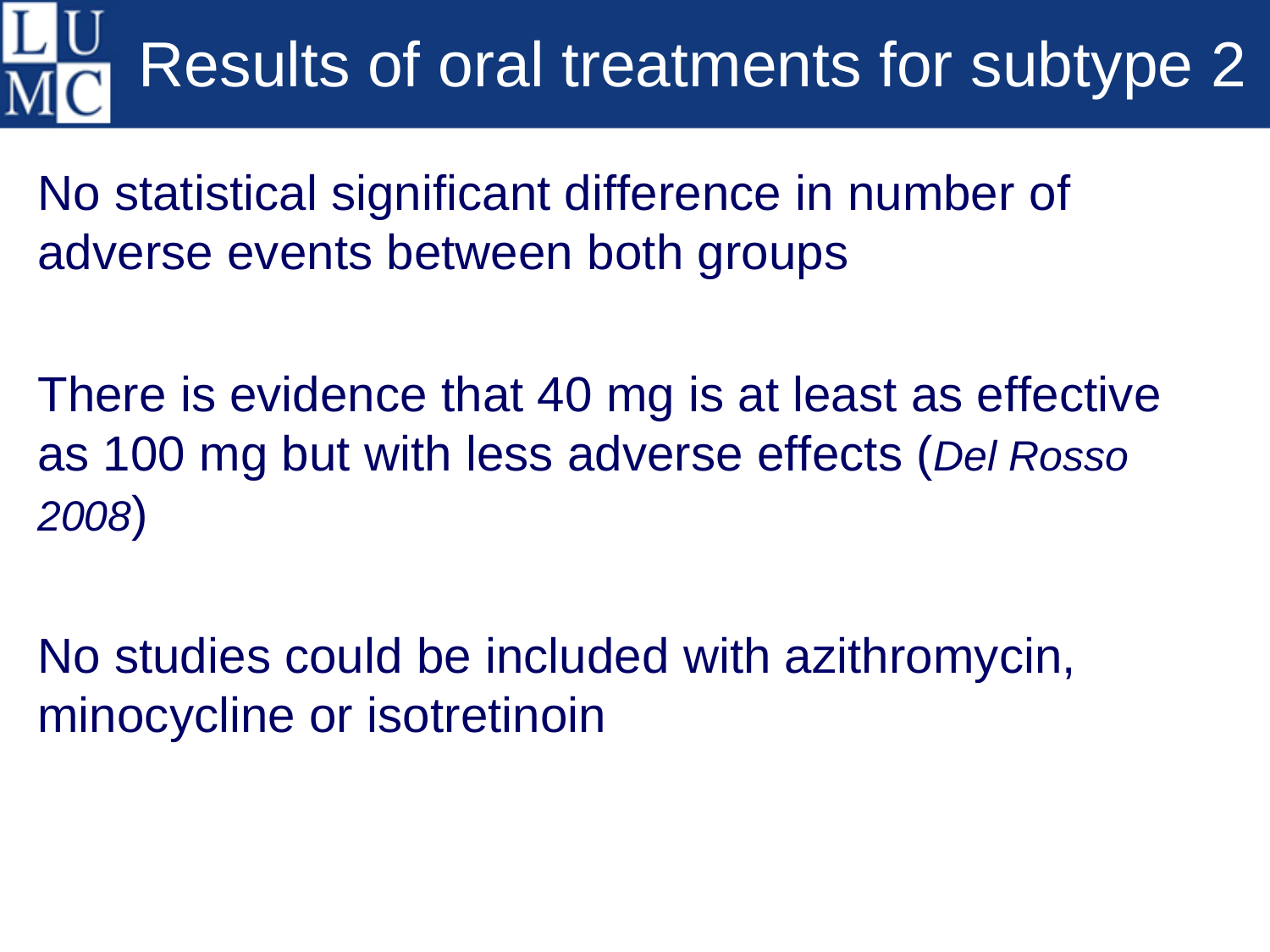

## Results for subtype 3

Subtype 3 (phymas):

• Evidence is lacking (no RCTs). Both surgical as well as laser therapy show good cosmetic results







Before **After Co2 laser** (Madan et al, Br J Dermatol 2009)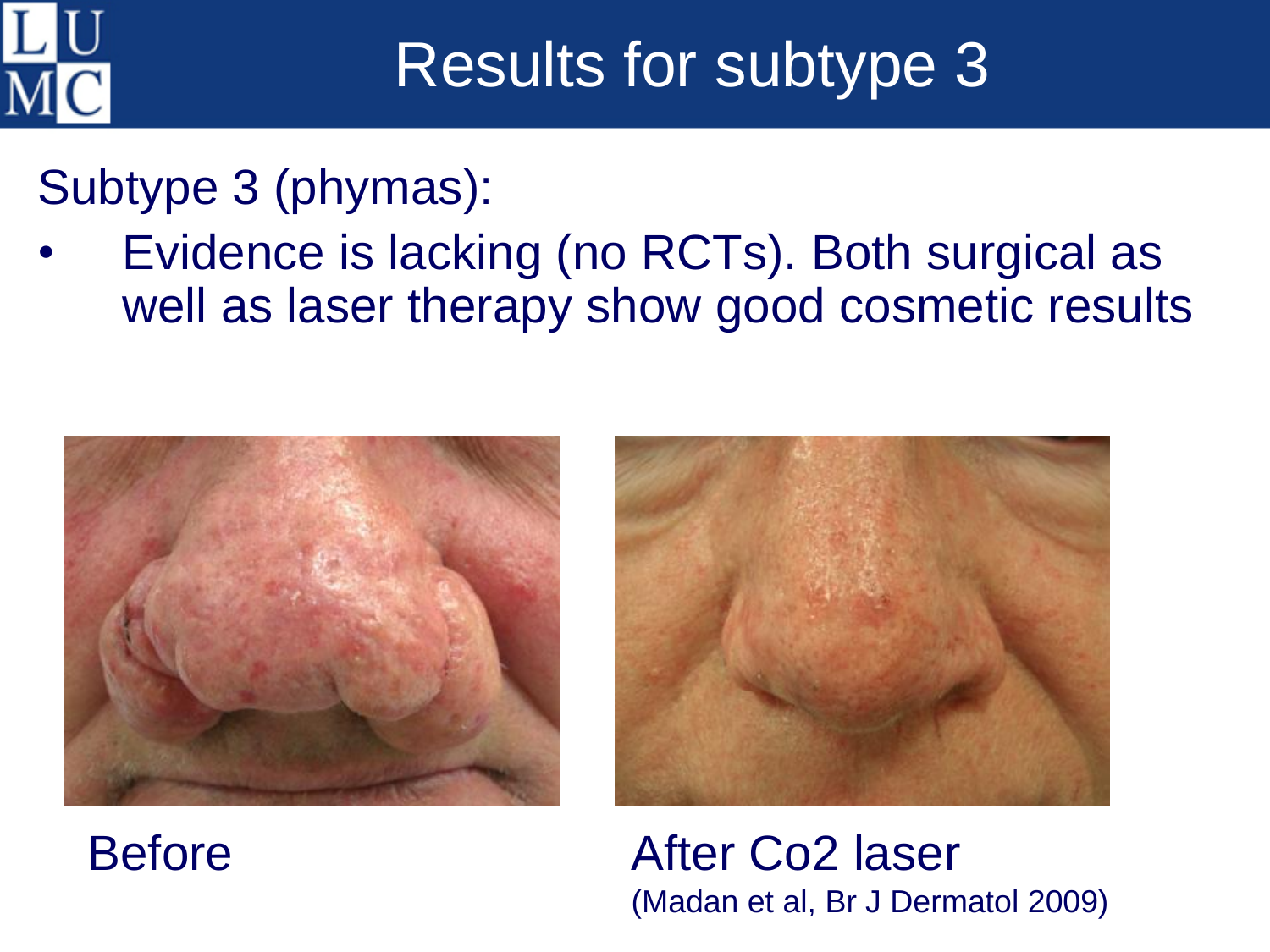

Results for subtype 4

- Some evidence that topical cyclosporine 0.05% ophthalmic emulsion is more effective than artificial tears
- Up to 60% have ocular rosacea
- RCTs investigating effect of different treatment modalities on ocular rosacea are warranted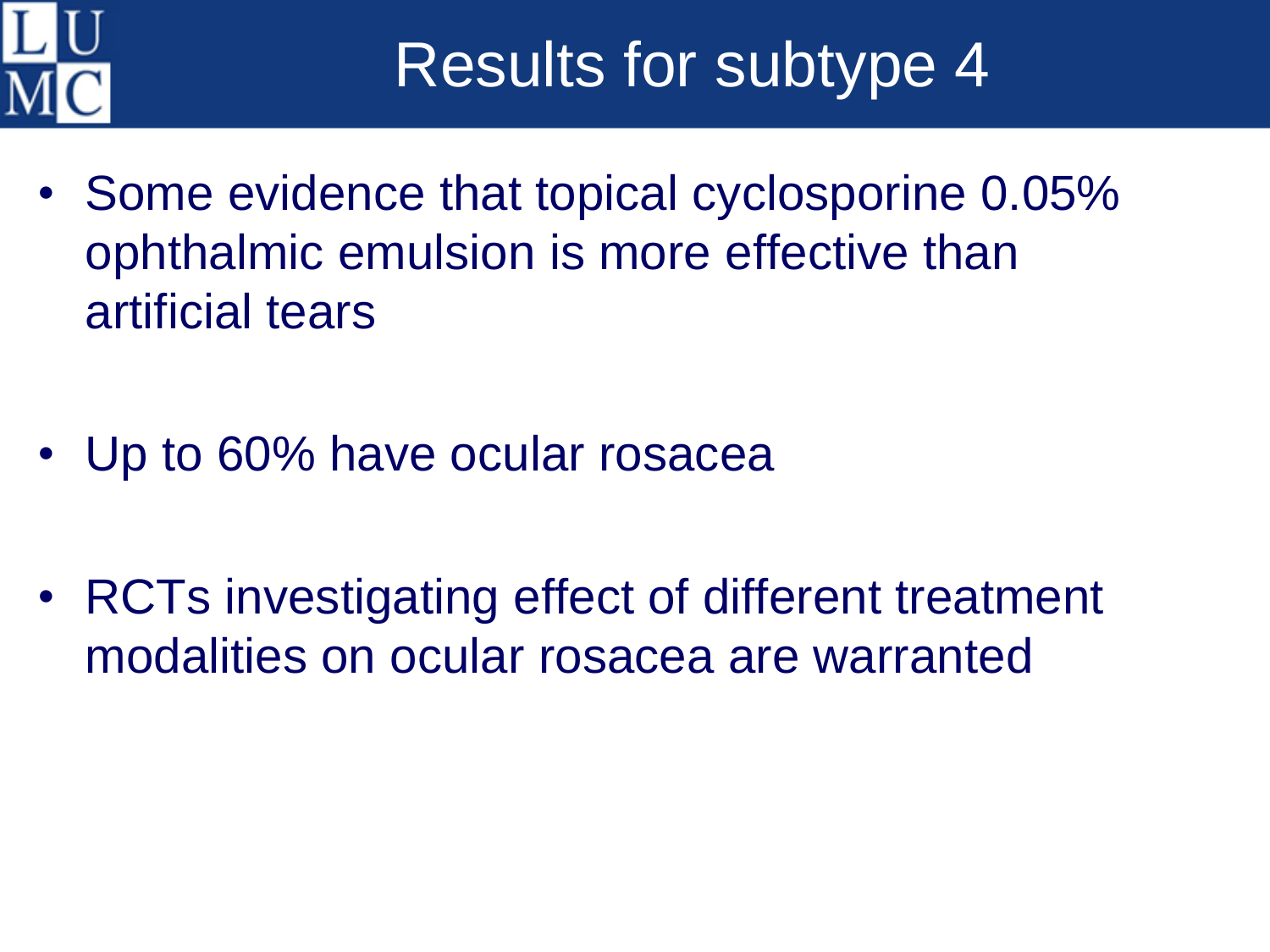

No studies could be included that addressed the effectiveness of:

- Dietary measures (avoiding triggers in food)
- Avoiding triggers in general
- Use of sunscreens
- Use of certain cosmetics (non-irritating, camouflaging redness etc)



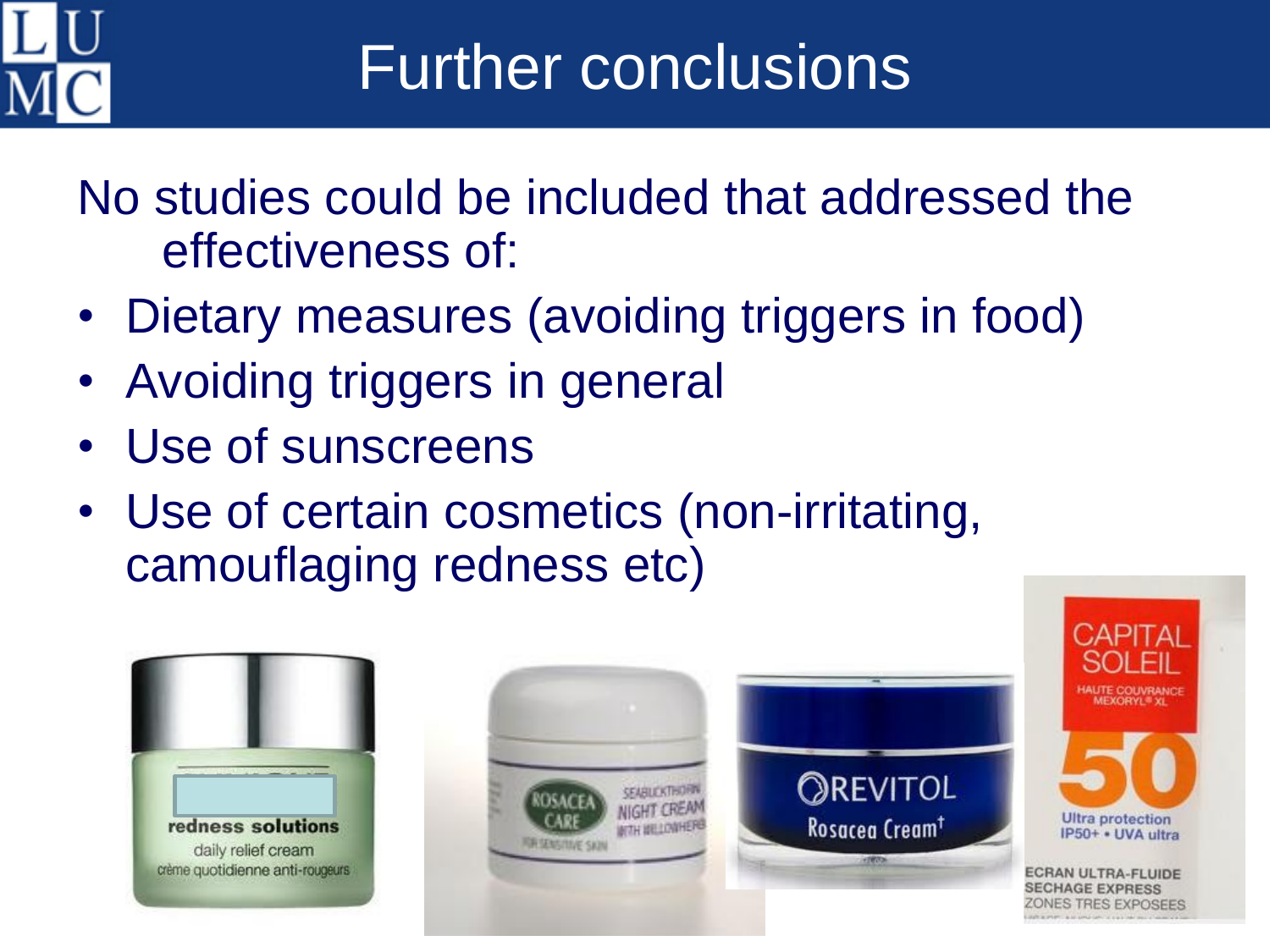

- Insufficient evidence for interventions subtype 1
- For subtype 2, topical metronidazole, azelaic acid, and doxycycline (40 mg) are effective and safe for short-term use
- 40 mg is at least as effective as 100 mg with evidence of less adverse effects
- Some evidence that tetracycline is effective
- No studies could be included for subtype 3
- For ocular rosacea (subtype 4) cyclosporine 0.05% ophthalmic emulsion more effective than artificial tears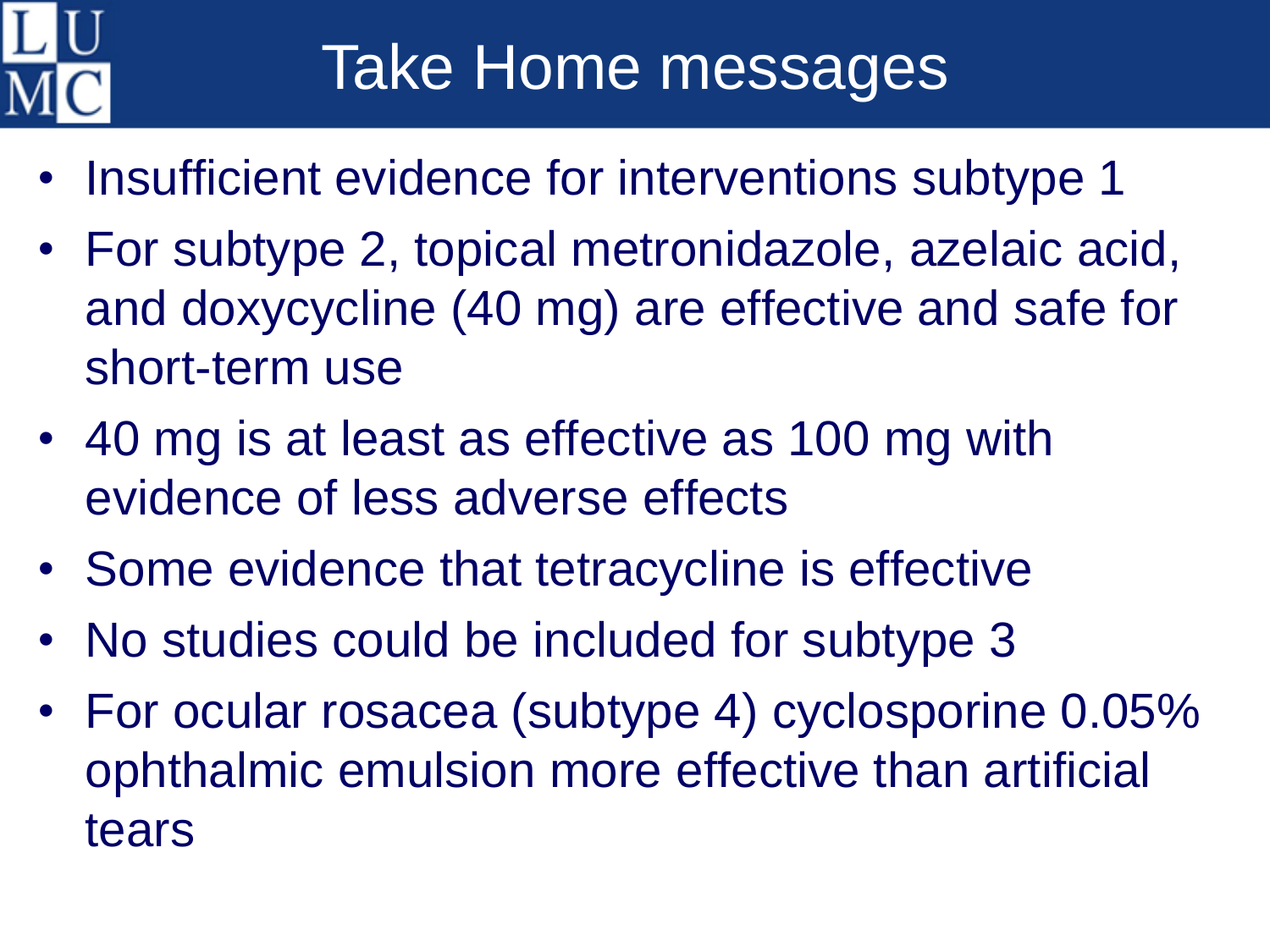

- High-quality studies of the more widely-used treatments for rosacea, i.e. tetracycline, minocycline, azithromycin, isotretinoin, topical retinoids, and light-based therapies
- RCTs addressing
	- interventions for ocular rosacea
	- interventions for phymas
	- dietary measures, sunscreens, special cosmetics etc. for reducing symptoms of rosacea